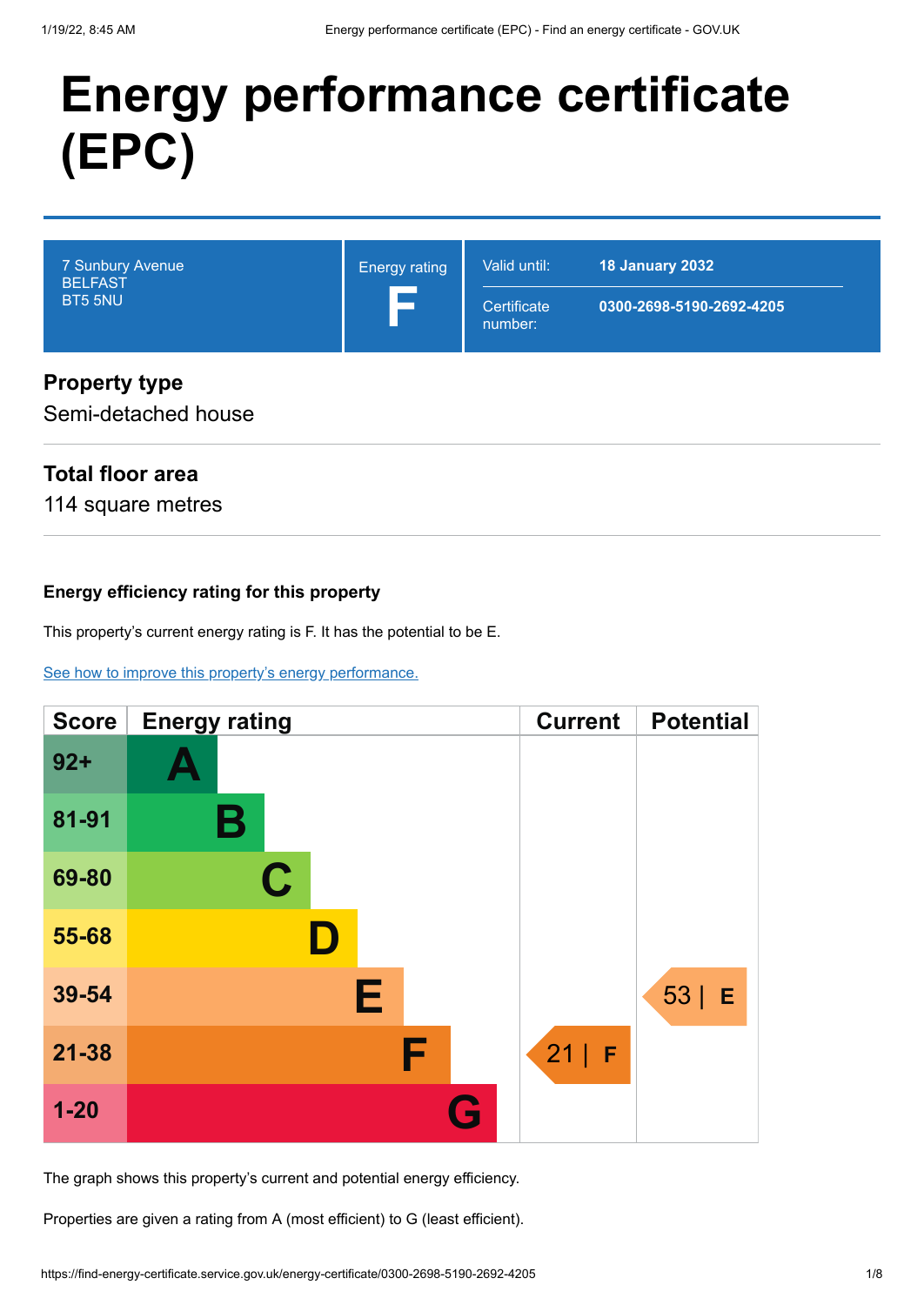For properties in Northern Ireland:

- the average energy rating is D
- the average energy score is 60

#### **Breakdown of property's energy performance**

This section shows the energy performance for features of this property. The assessment does not consider the condition of a feature and how well it is working.

Each feature is assessed as one of the following:

- very good (most efficient)
- good
- average
- poor
- very poor (least efficient)

When the description says "assumed", it means that the feature could not be inspected and an assumption has been made based on the property's age and type.

| <b>Feature</b>       | <b>Description</b>                             | Rating    |
|----------------------|------------------------------------------------|-----------|
| Wall                 | Solid brick, as built, no insulation (assumed) | Poor      |
| Roof                 | Pitched, 150 mm loft insulation                | Good      |
| Roof                 | Roof room(s), ceiling insulated                | Very poor |
| Window               | Partial double glazing                         | Average   |
| Main heating         | Boiler and radiators, oil                      | Poor      |
| Main heating control | Programmer, no room thermostat                 | Very poor |
| Hot water            | From main system, no cylinder thermostat       | Very poor |
| Lighting             | Low energy lighting in 64% of fixed outlets    | Good      |
| Floor                | Solid, no insulation (assumed)                 | N/A       |
| Secondary heating    | Room heaters, electric                         | N/A       |

# **Primary energy use**

The primary energy use for this property per year is 423 kilowatt hours per square metre (kWh/m2).

What is primary energy use?  $\blacktriangleright$ 

## **Environmental impact of this property**

This property's current environmental impact rating is F. It has the potential to be E.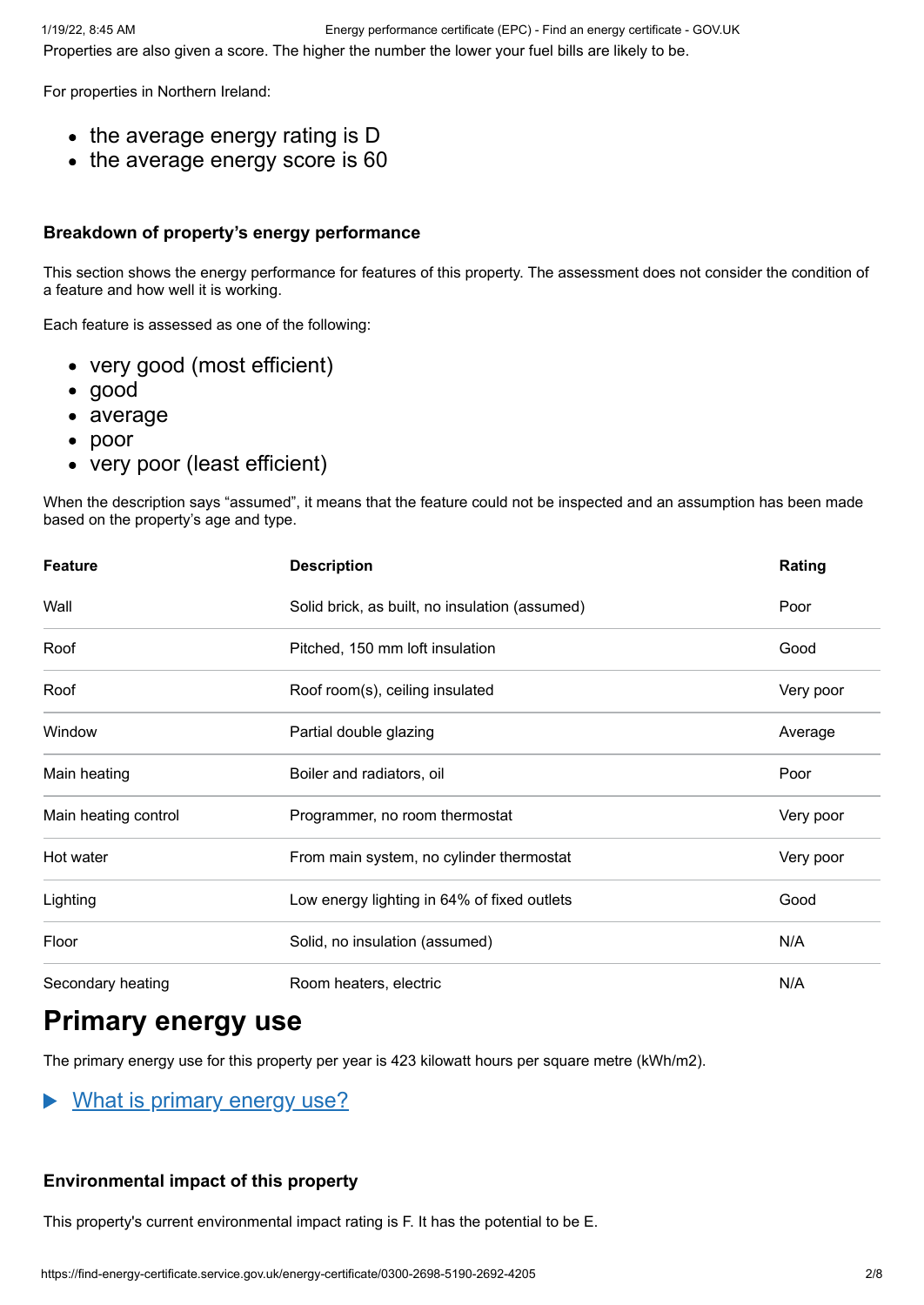1/19/22, 8:45 AM Energy performance certificate (EPC) - Find an energy certificate - GOV.UK Properties are rated in a scale from A to G based on how much carbon dioxide (CO2) they produce.

Properties with an A rating produce less CO2 than G rated properties.

## **An average household produces**

6 tonnes of CO2

## **This property produces**

12.0 tonnes of CO2

## **This property's potential production**

6.4 tonnes of CO2

By making the [recommended changes](#page-3-0), you could reduce this property's CO2 emissions by 5.6 tonnes per year. This will help to protect the environment.

Environmental impact ratings are based on assumptions about average occupancy and energy use. They may not reflect how energy is consumed by the people living at the property.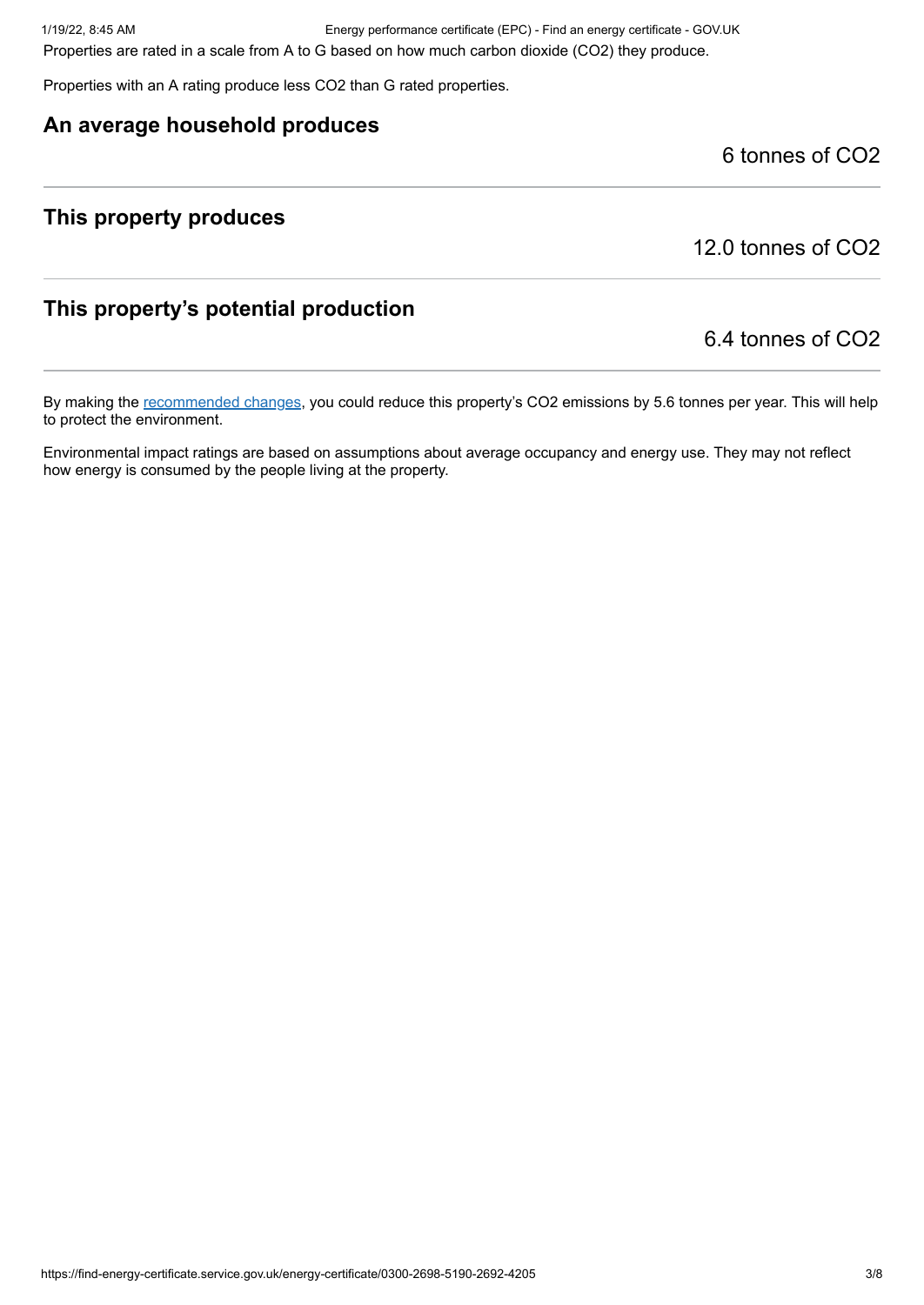#### <span id="page-3-0"></span>**How to improve this property's energy performance**

Making any of the recommended changes will improve this property's energy efficiency.

If you make all of the recommended changes, this will improve the property's energy rating score from  $F(21)$  to  $E(53)$ .

What is an energy rating?

# **Recommendation 1: Heating controls (room thermostat and TRVs)**

Heating controls (room thermostat and TRVs)

#### **Typical installation cost**

**Typical yearly saving**

**Potential rating after carrying out recommendation 1**

Room-in-roof insulation

**Typical installation cost**

£1,500 - £2,700

#### **Typical yearly saving**

#### **Potential rating after carrying out recommendations 1 and 2**

## **Recommendation 3: Replace boiler with new condensing boiler**

Condensing boiler

## **Typical installation cost**

£2,200 - £3,000

| and | <b>Potential energy</b><br>rating |
|-----|-----------------------------------|
|     |                                   |
|     |                                   |



£213

 $f350 - f450$ 

£309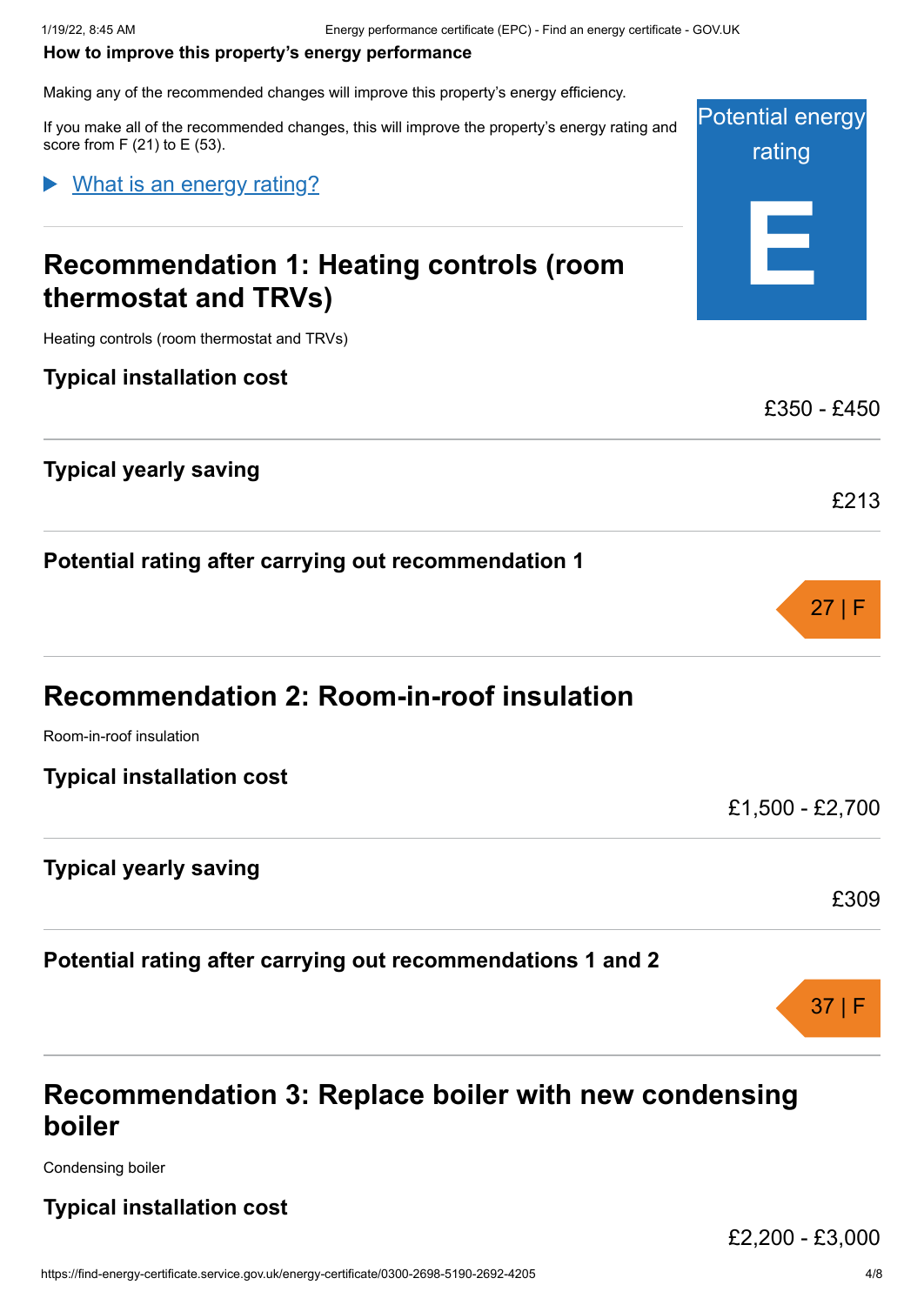| <b>Typical yearly saving</b>                               | £339            |
|------------------------------------------------------------|-----------------|
| Potential rating after carrying out recommendations 1 to 3 |                 |
|                                                            | 53 E            |
| Recommendation 4: Floor insulation (solid floor)           |                 |
| Floor insulation (solid floor)                             |                 |
| <b>Typical installation cost</b>                           |                 |
|                                                            | £4,000 - £6,000 |
| <b>Typical yearly saving</b>                               |                 |
|                                                            | £51             |
| Potential rating after carrying out recommendations 1 to 4 |                 |
|                                                            | 55 D            |
| <b>Recommendation 5: Solar water heating</b>               |                 |
| Solar water heating                                        |                 |
| <b>Typical installation cost</b>                           |                 |
|                                                            | £4,000 - £6,000 |
| <b>Typical yearly saving</b>                               |                 |
|                                                            | £39             |
| Potential rating after carrying out recommendations 1 to 5 |                 |
|                                                            | 57              |
|                                                            |                 |
|                                                            |                 |

# **Recommendation 6: Double glazed windows**

Replace single glazed windows with low-E double glazed windows

## **Typical installation cost**

£3,300 - £6,500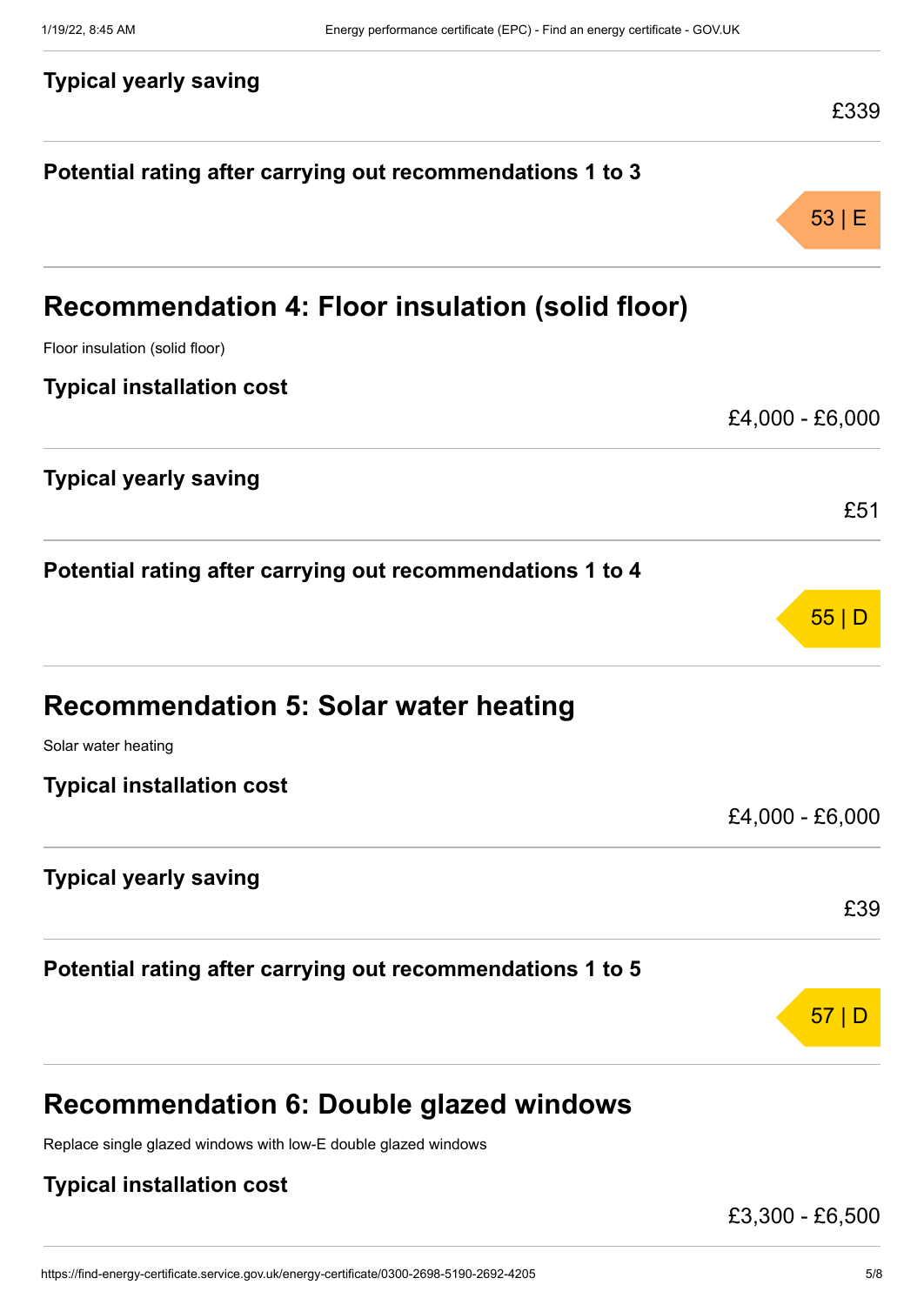|                                                                                                         | £30              |
|---------------------------------------------------------------------------------------------------------|------------------|
| Potential rating after carrying out recommendations 1 to 6                                              |                  |
|                                                                                                         | 59 D             |
| Recommendation 7: Internal or external wall insulation                                                  |                  |
| Internal or external wall insulation                                                                    |                  |
| <b>Typical installation cost</b>                                                                        |                  |
|                                                                                                         | £4,000 - £14,000 |
| <b>Typical yearly saving</b>                                                                            |                  |
|                                                                                                         | £290             |
| Potential rating after carrying out recommendations 1 to 7                                              |                  |
|                                                                                                         | 71               |
| Recommendation 8: Solar photovoltaic panels, 2.5 kWp                                                    |                  |
| Solar photovoltaic panels                                                                               |                  |
| <b>Typical installation cost</b>                                                                        |                  |
|                                                                                                         | £3,500 - £5,500  |
| <b>Typical yearly saving</b>                                                                            |                  |
|                                                                                                         | £339             |
| Potential rating after carrying out recommendations 1 to 8                                              |                  |
|                                                                                                         | 79               |
| <b>Paying for energy improvements</b>                                                                   |                  |
| Find energy grants and ways to save energy in your home. (https://www.gov.uk/improve-energy-efficiency) |                  |

## **Estimated energy use and potential savings**

## **Estimated yearly energy cost for this property**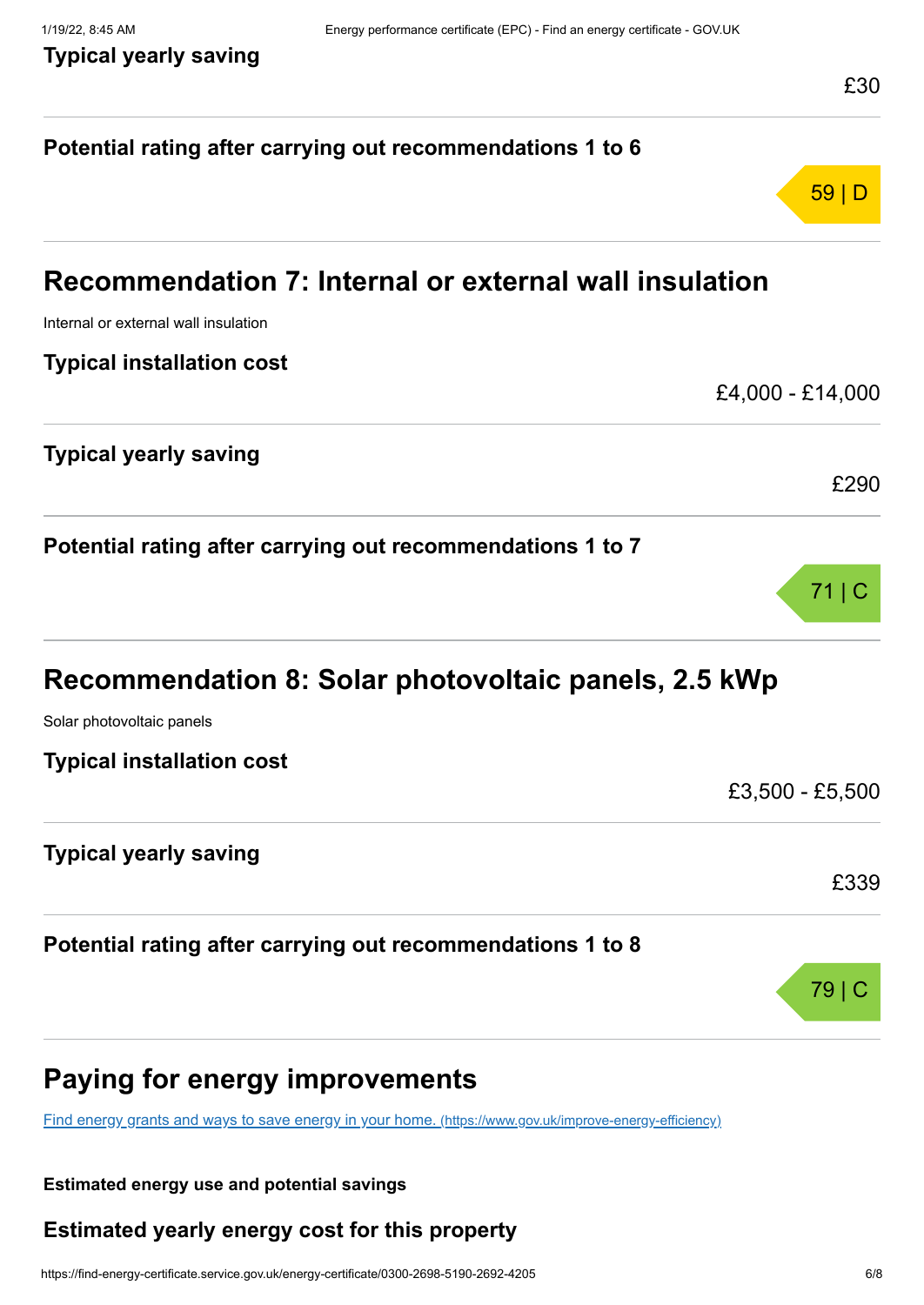## **Potential saving**

The estimated cost shows how much the average household would spend in this property for heating, lighting and hot water. It is not based on how energy is used by the people living at the property.

The estimated saving is based on making all of the recommendations in [how to improve this property's energy performance.](#page-3-0)

# **Heating use in this property**

Heating a property usually makes up the majority of energy costs.

## **Potential energy savings by installing insulation**

The assessor did not find any opportunities to save energy by installing insulation in this property.

#### **Contacting the assessor and accreditation scheme**

This EPC was created by a qualified energy assessor.

If you are unhappy about your property's energy assessment or certificate, you can complain to the assessor directly.

If you are still unhappy after contacting the assessor, you should contact the assessor's accreditation scheme.

Accreditation schemes are appointed by the government to ensure that assessors are qualified to carry out EPC assessments.

## **Assessor contact details**

**Assessor's name** Ciaran Stuart

**Telephone** 07764612066

#### **Email**

[info@spsni.com](mailto:info@spsni.com)

## **Accreditation scheme contact details**

## **Accreditation scheme**

Elmhurst Energy Systems Ltd

## **Assessor ID** EES/007978